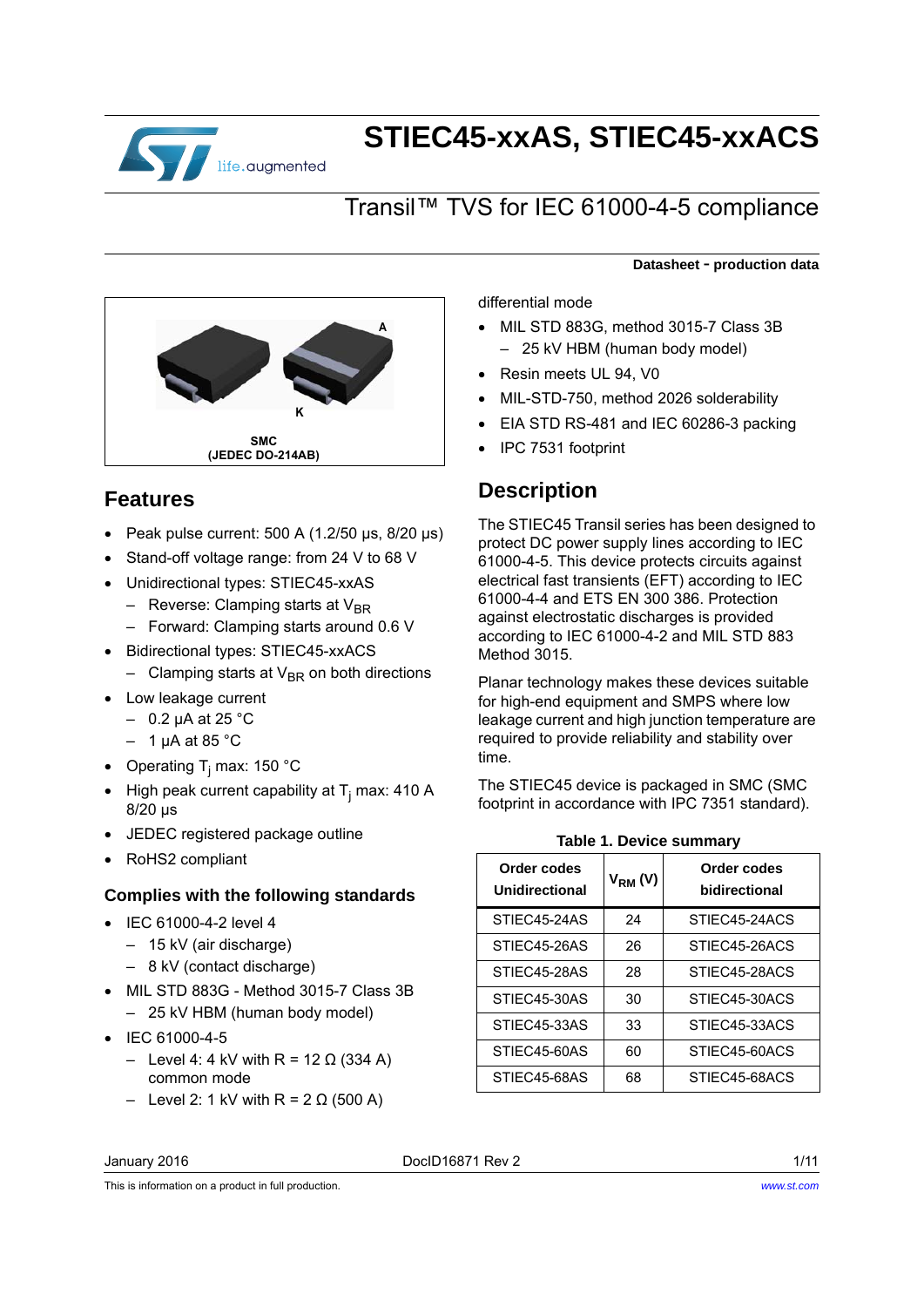## **1 Characteristics**

| <b>Symbol</b>             | <b>Parameter</b>                                          | Value           | Unit         |
|---------------------------|-----------------------------------------------------------|-----------------|--------------|
| Ipp                       | Peak pulse current (8/20 µs)<br>$T_i$ initial = $T_{amb}$ | 500             | A            |
| $\mathsf{T_{\text{stg}}}$ | Storage temperature range                                 | $-65$ to $+150$ | $^{\circ}$ C |
| T.                        | Operating junction temperature range                      | $-55$ to $+150$ | $^{\circ}$ C |
|                           | Maximum lead temperature for soldering during 10 s.       | 260             | $^{\circ}$ C |

#### Table 2. Absolute maximum ratings (T<sub>amb</sub> = 25 °C)

#### **Table 3. Thermal resistances**

| Symbol        | <b>Parameter</b>                                                 | Value | Unit          |
|---------------|------------------------------------------------------------------|-------|---------------|
| $R_{th(j-l)}$ | Junction to leads                                                | 15    | $\degree$ C/W |
| $R_{th(i-a)}$ | Junction to ambient on printed circuit on recommended pad layout | 90    | $\degree$ C/W |

#### **Figure 1. Electrical characteristics - definitions**



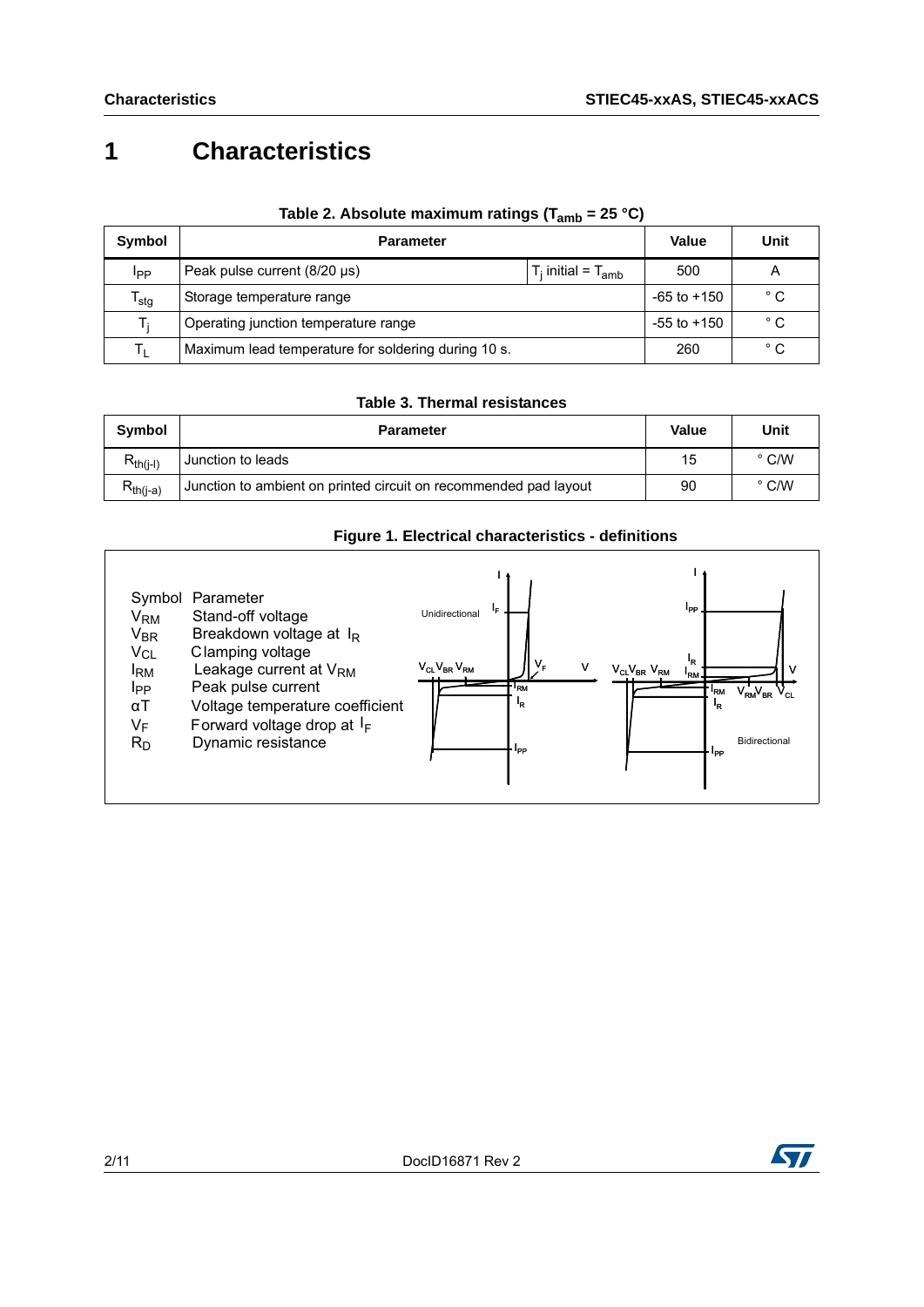#### **STIEC45-xxAS, STIEC45-xxACS Characteristics**

|                  |       | I <sub>RM</sub> at V <sub>RM</sub> |    |      |      | $V_{BR}$ at $I_R^{(1)}$ |    |      | $V_{CL}$ at $I_{PP}$ <sup>(2)</sup><br>1.2/50 µs - 8/20 µs | $R_D^{(3)}$<br>$8/20$ µs | $\alpha T^{(4)}$         |
|------------------|-------|------------------------------------|----|------|------|-------------------------|----|------|------------------------------------------------------------|--------------------------|--------------------------|
| Order code       | 25 °C | 85 °C                              |    | Min. | Typ. | Max.                    |    | Max. |                                                            | Typ.                     | max                      |
|                  |       | μA                                 | v  |      | ۷    |                         | mA | v    | A                                                          | Ω                        | $10^{-4}$ / $^{\circ}$ C |
| STIEC45-24AS/ACS | 0.2   |                                    | 24 | 26.7 | 28.2 | 29.5                    | 1  | 42   | 500                                                        | 0.025                    | 9.6                      |
| STIEC45-26AS/ACS | 0.2   |                                    | 26 | 28.9 | 30.3 | 31.9                    | 1  | 45   | 500                                                        | 0.026                    | 9.7                      |
| STIEC45-28AS/ACS | 0.2   | 1                                  | 28 | 31.1 | 32.6 | 34.3                    | 1  | 49   | 500                                                        | 0.029                    | 9.8                      |
| STIEC45-30AS/ACS | 0.2   | 1                                  | 30 | 33.3 | 35   | 36.8                    | 1  | 55   | 500                                                        | 0.036                    | 9.9                      |
| STIEC45-33AS/ACS | 0.2   | 1                                  | 33 | 36.7 | 38.6 | 40.6                    | 1  | 59   | 500                                                        | 0.036                    | 10                       |
| STIEC45-60AS/ACS | 0.2   | 1                                  | 60 | 66.6 | 70   | 73.6                    | 1  | 110  | 500                                                        | 0.072                    | 10.5                     |
| STIEC45-68AS/ACS | 0.2   | 1                                  | 68 | 73.4 | 77.2 | 81.2                    | 1  | 118  | 500                                                        | 0.072                    | 10.5                     |

**Table 4. Electrical characteristics - parameter values (Tamb = 25 °C)**

1. Pulse test:  $t_p < 50$  ms

2. Surge capability given for both directions (unidirectional and bidirectional types)

3. To calculate maximum clamping voltage at other surge levels:  $V_{CLmax} = R_D x I_{PP} + V_{BRmax}$ 

4. To calculate V<sub>BR</sub> versus junction temperature: V<sub>BR</sub> @ T<sub>j</sub> = V<sub>BR</sub> @ 25°C x (1 +  $\alpha$ T x (T<sub>j</sub> – 25))



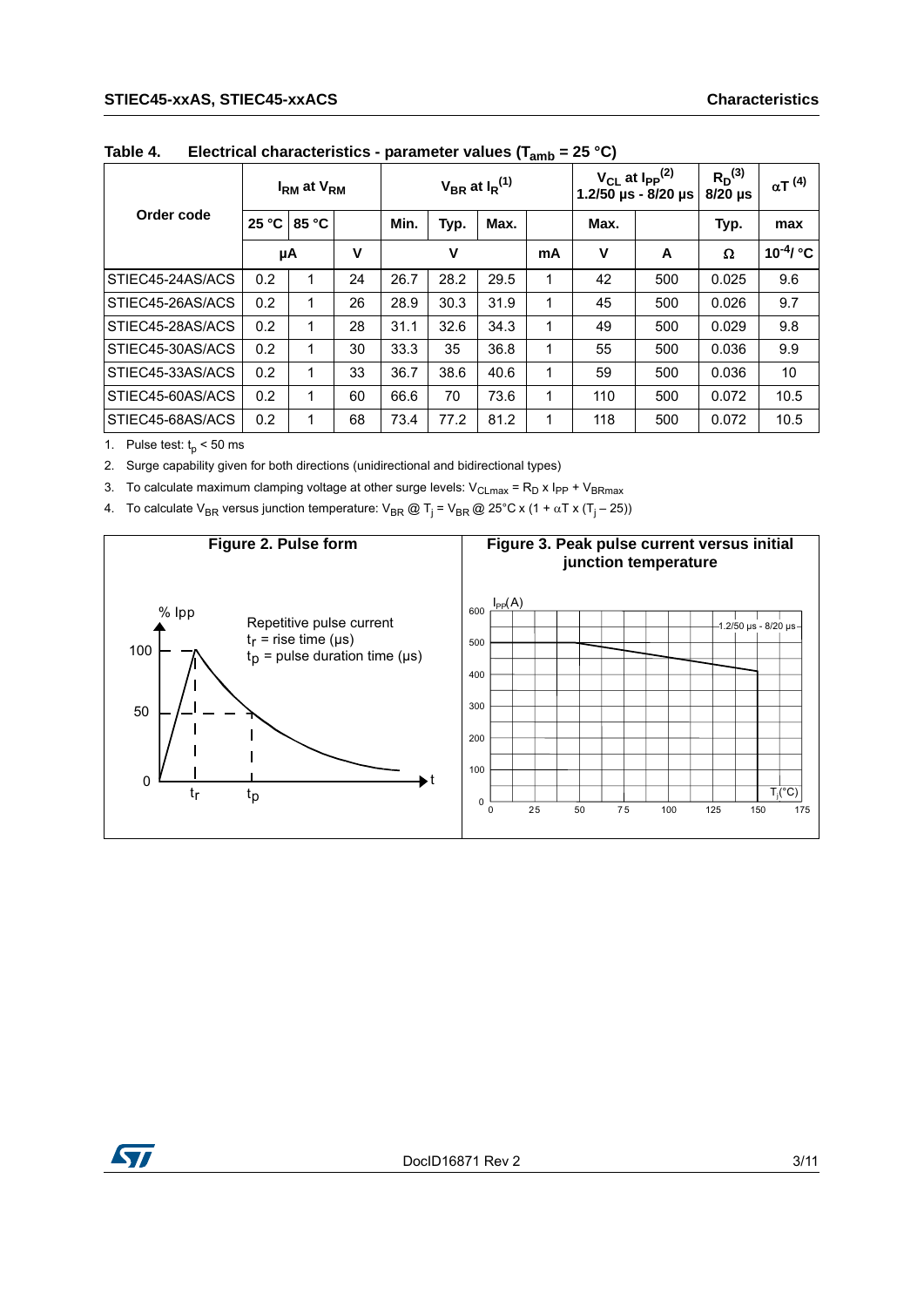

#### **Figure 4. Clamping voltage at 500 A (1.2/50 µs - 8/20 µs)**



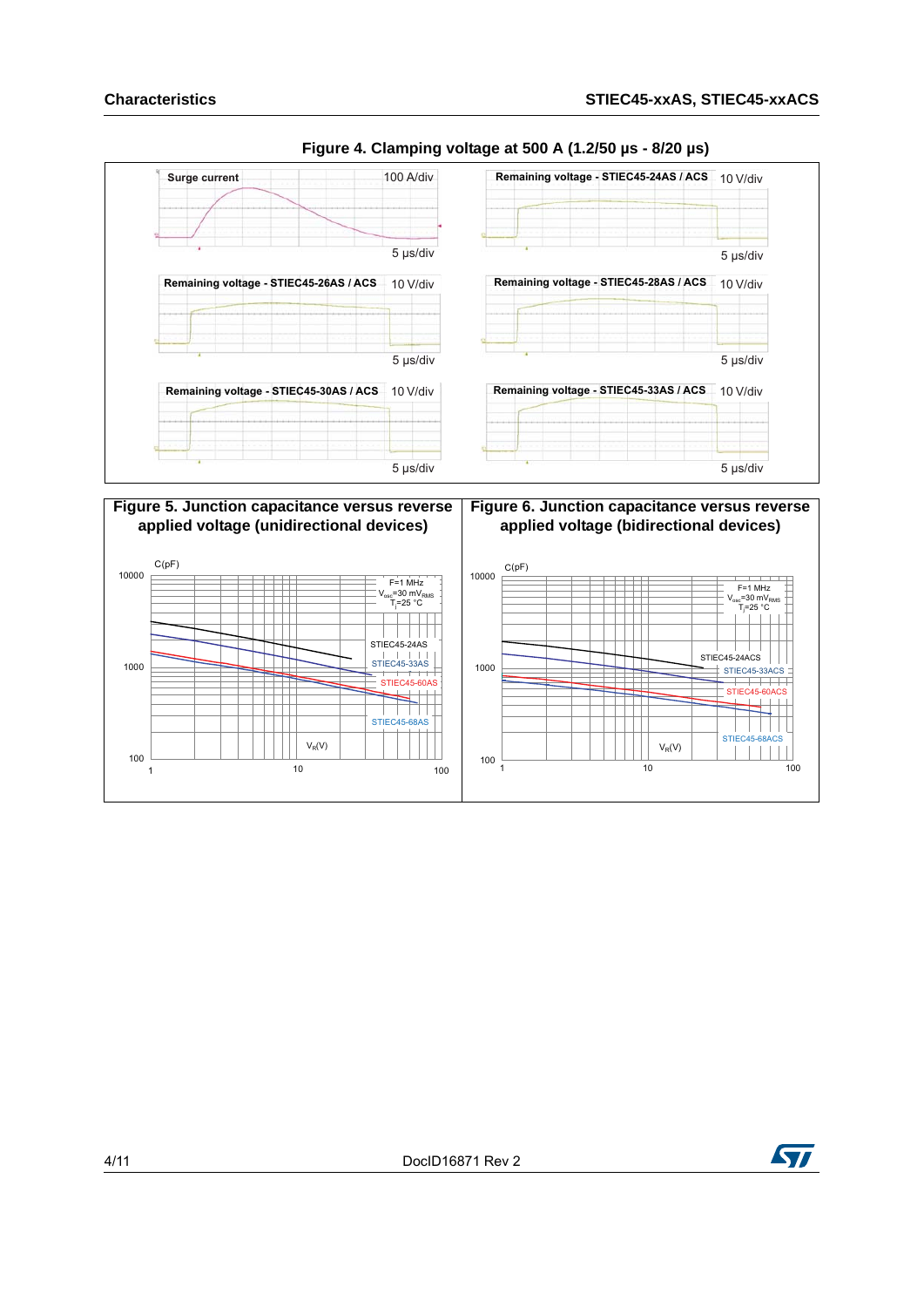

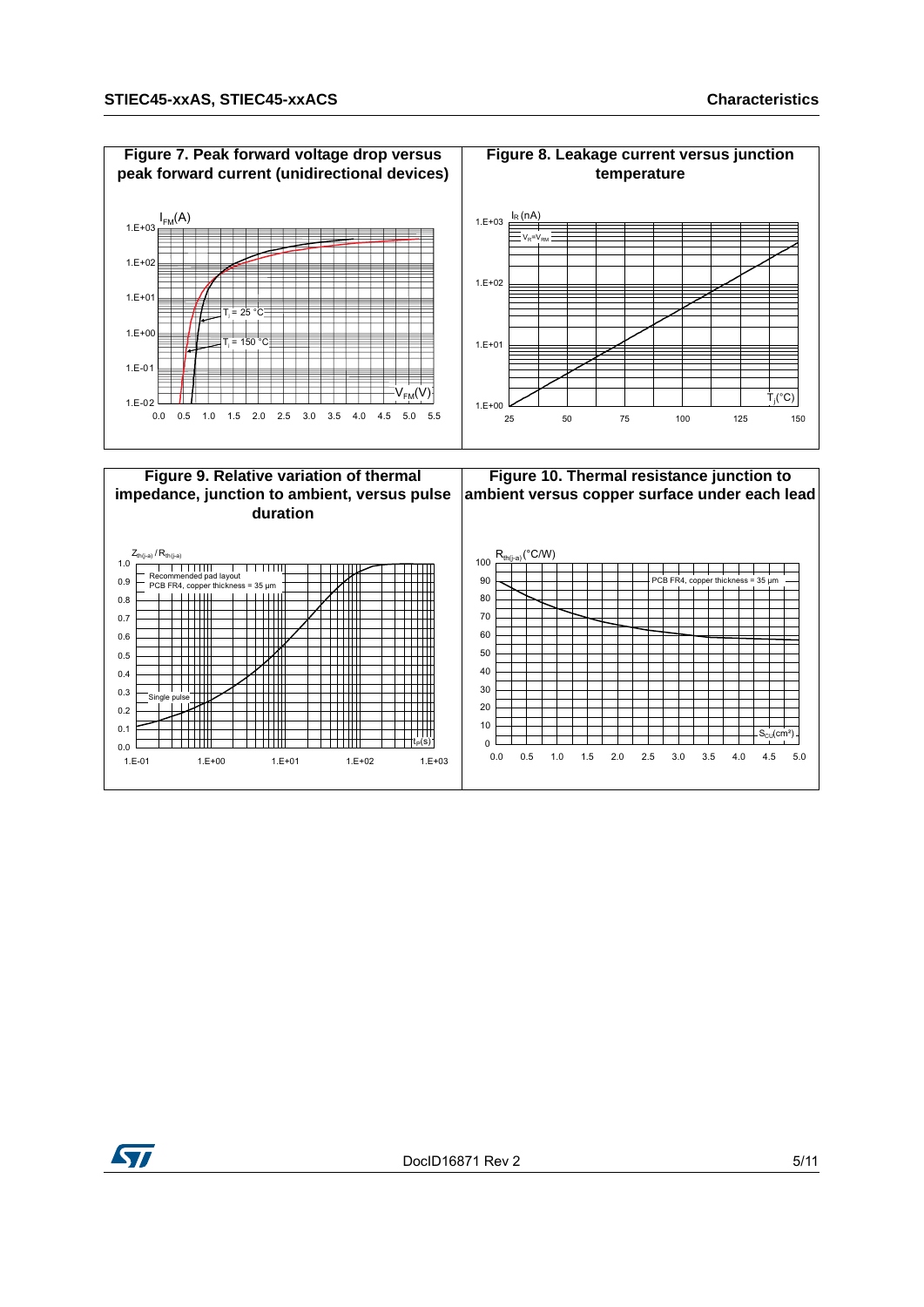## **2 Package information**

- Case: JEDEC DO-214AB molded plastic over planar junction
- Terminals: solder plated, solderable per MIL-STD-750, Method 2026
- Polarity: for unidirectional types the band indicates cathode
- Flammability: epoxy is rated UL94V-0

In order to meet environmental requirements, ST offers these devices in different grades of ECOPACK<sup>®</sup> packages, depending on their level of environmental compliance. ECOPACK<sup>®</sup> specifications, grade definitions and product status are available at: *[www.st.com](http://www.st.com)*. ECOPACK<sup>®</sup> is an ST trademark.

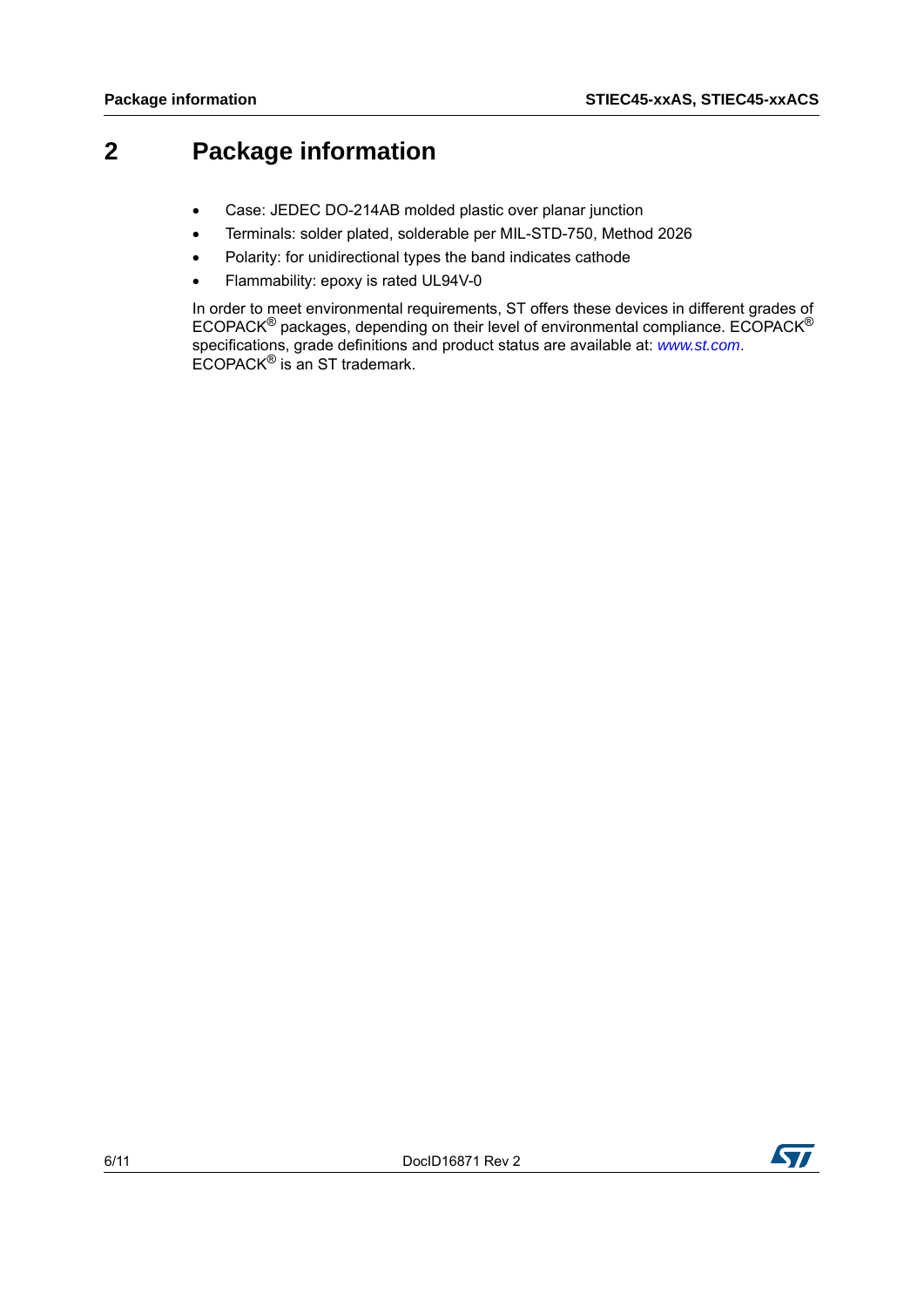## **2.1 SMC package information**



### **Figure 11. SMC package outline**

#### **Table 5. SMC package mechanical data**

|                | <b>Dimensions</b>  |      |               |       |  |  |
|----------------|--------------------|------|---------------|-------|--|--|
| Ref.           | <b>Millimeters</b> |      | <b>Inches</b> |       |  |  |
|                | Min.               | Max. | Min.          | Max.  |  |  |
| A <sub>1</sub> | 1.90               | 2.45 | 0.075         | 0.096 |  |  |
| A2             | 0.05               | 0.20 | 0.002         | 0.008 |  |  |
| b              | 2.90               | 3.20 | 0.114         | 0.126 |  |  |
| С              | 0.15               | 0.41 | 0.006         | 0.016 |  |  |
| D              | 5.55               | 6.25 | 0.218         | 0.246 |  |  |
| E              | 7.75               | 8.15 | 0.305         | 0.321 |  |  |
| E1             | 6.60               | 7.15 | 0.260         | 0.281 |  |  |
| E <sub>2</sub> | 4.40               | 4.70 | 0.173         | 0.185 |  |  |
| L              | 0.75               | 1.60 | 0.030         | 0.063 |  |  |

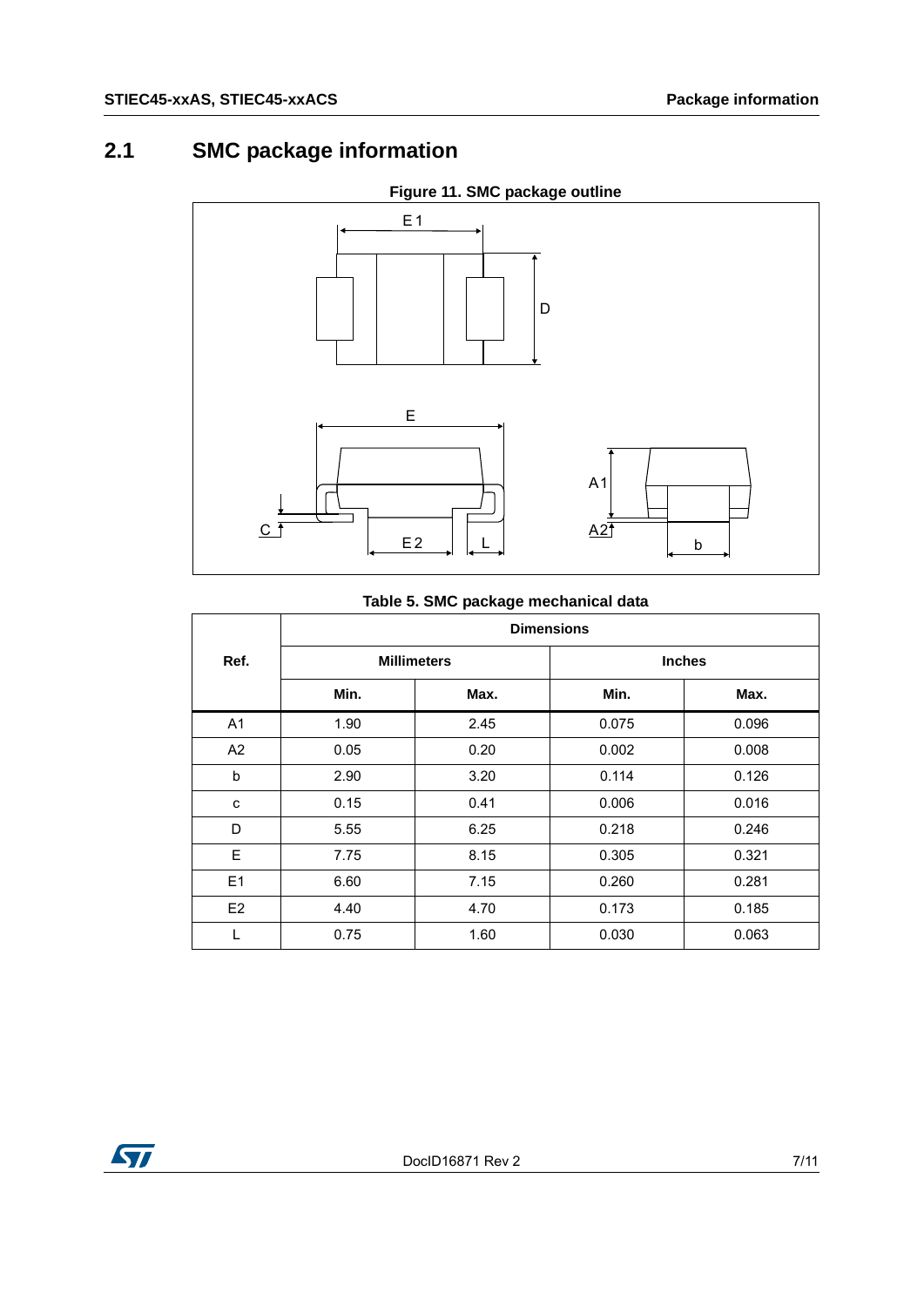

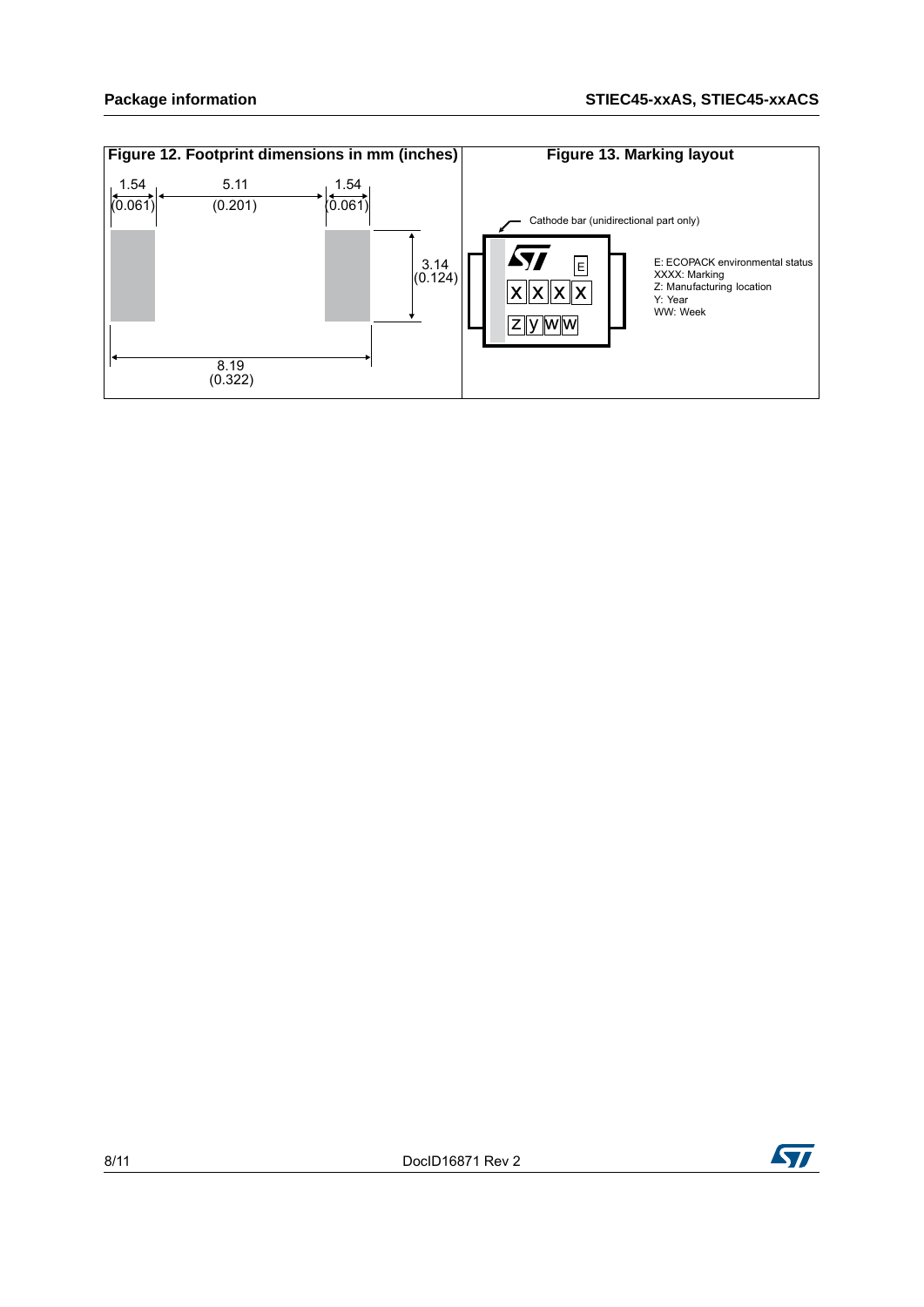# **3 Ordering information**

|                                                                                                                | STIEC45 - xx A/AC S |
|----------------------------------------------------------------------------------------------------------------|---------------------|
|                                                                                                                |                     |
| IEC 61000-4-5                                                                                                  |                     |
| Stand off voltage                                                                                              |                     |
| Current capability code and type                                                                               |                     |
| $A = 500$ A, 1.2/50 µs, 8/20 µs, unidirectional<br>$AC = 500$ A, 1.2/50 $\mu s$ , 8/20 $\mu s$ , bidirectional |                     |
| Package                                                                                                        |                     |

#### **Figure 14. Ordering information scheme**

| Table 6. Tape and reel mechanical data |  |  |  |  |  |
|----------------------------------------|--|--|--|--|--|
|----------------------------------------|--|--|--|--|--|

| Order code    | <b>Marking</b> | Package    | Weight            | <b>Base gty</b> | Delivery mode |
|---------------|----------------|------------|-------------------|-----------------|---------------|
| STIEC45-24AS  | 4524A          |            |                   |                 |               |
| STIEC45-26AS  | 4526A          |            | 0.25 <sub>g</sub> | 2500            |               |
| STIEC45-28AS  | 4528A          |            |                   |                 |               |
| STIEC45-30AS  | 4530A          |            |                   |                 | Tape and reel |
| STIEC45-33AS  | 4533A          |            |                   |                 |               |
| STIEC45-60AS  | 4560A          | <b>SMC</b> | $0.26$ g          |                 |               |
| STIEC45-68AS  | 4568A          |            |                   |                 |               |
| STIEC45-24ACS | 4524C          |            | $0.25$ g          |                 |               |
| STIEC45-26ACS | 4526C          |            |                   |                 |               |
| STIEC45-28ACS | 4528C          |            |                   |                 |               |
| STIEC45-30ACS | 4530C          |            |                   |                 |               |
| STIEC45-33ACS | 4533C          |            |                   |                 |               |
| STIEC45-60ACS | 4560C          |            |                   |                 |               |
| STIEC45-68ACS | 4568C          |            | 0.26 <sub>g</sub> |                 |               |

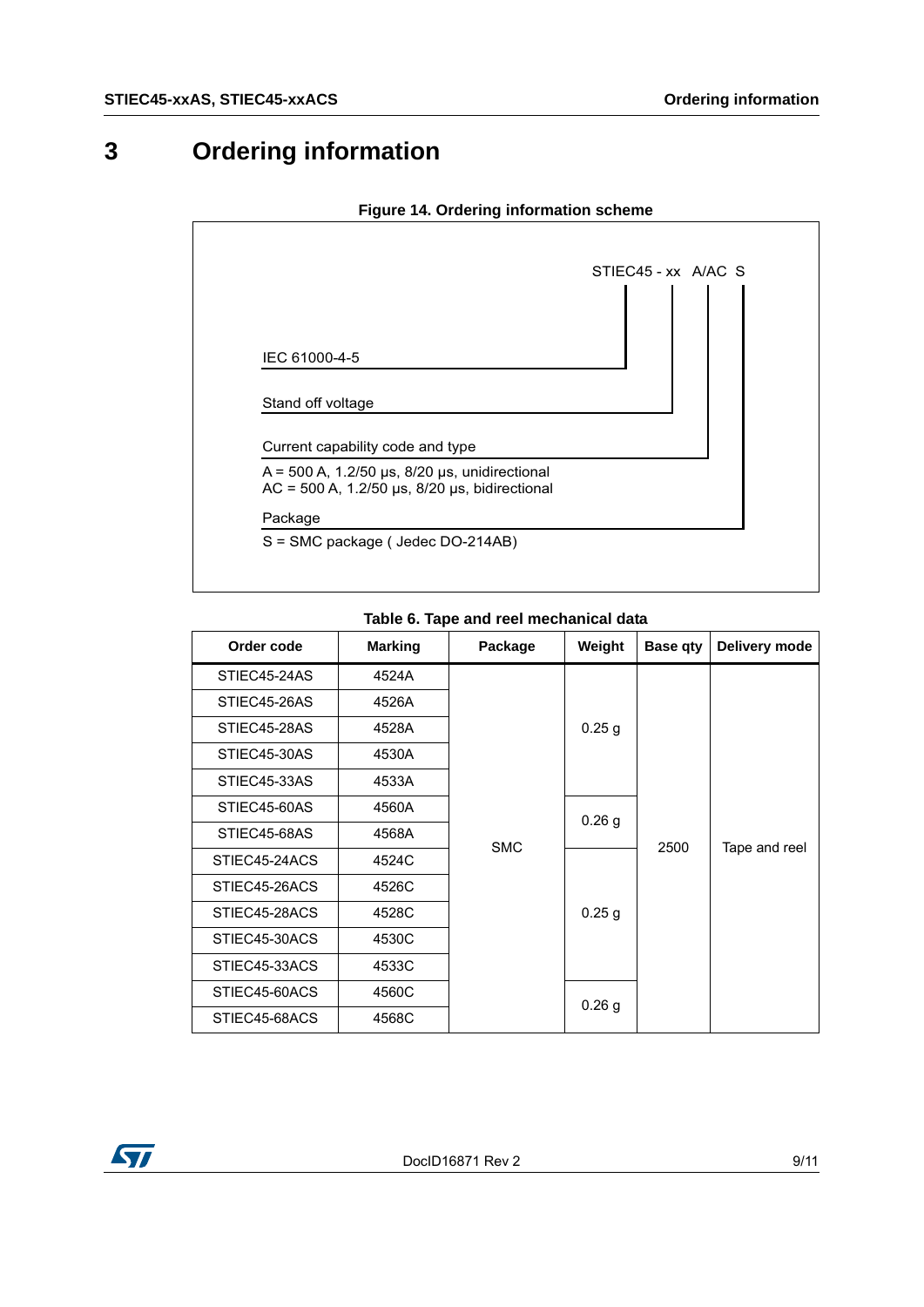## **4 Revision history**

| Date        | <b>Revision</b> | <b>Changes</b>                                                                      |
|-------------|-----------------|-------------------------------------------------------------------------------------|
| 07-Dec-2009 |                 | First issue.                                                                        |
| 11-Jan-2016 |                 | Added bidirectional types and updated stand off voltage<br>range from 24 V to 68 V. |

**Table 7. Document revision history**